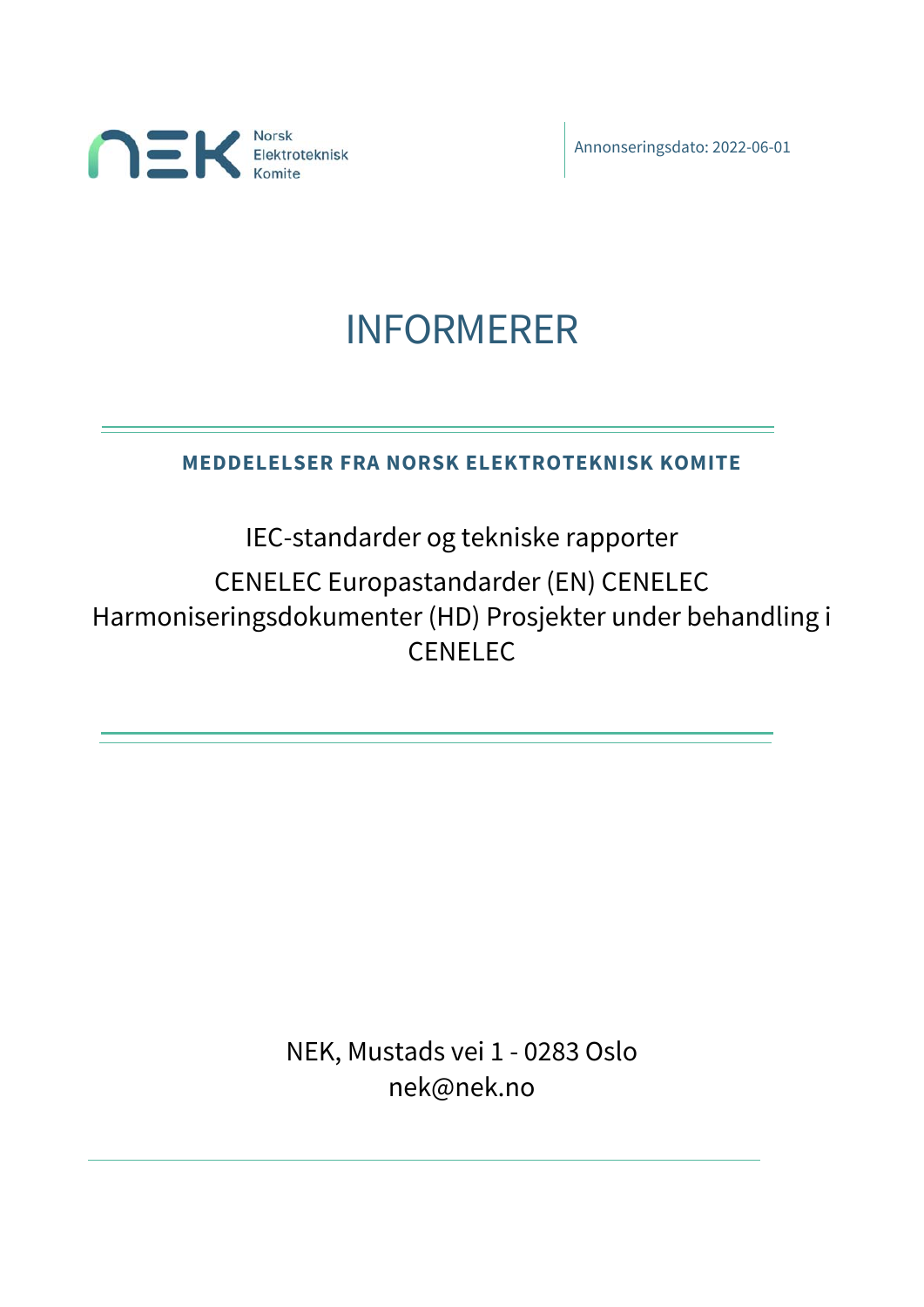2022-06-01

#### **NEK Meddelelsesliste**

#### **Forslag til normer på høring - europeiske (CLC)**

#### **EN 50518:2019/prA1:2022**

*Monitoring and Alarm Receiving Centre*

Språk: en Komité: CLC/TC 79 Voteringsfrist: 2022-08-12

#### **EN 60335-2-53:2011/prA2:2022**

Språk: en *Household and similar electrical appliances - Safety - Part 2-53: Particular requirements for sauna heating appliances and infrared cabins* Komité: CLC/TC 61 Voteringsfrist: 2022-07-29

#### **EN 61951-1:2017/prA1:2022**

Språk: en Voteringsfrist: 2022-08-05 *Secondary cells and batteries containing alkaline or other non-acid electrolytes - Secondary sealed cells and batteries for portable applications - Part 1: Nickel-Cadmium* Komité: CLC/TC 21X

#### **EN IEC 55036:2020/prA1:2022**

Språk: en *Amendment 1 - Electric and hybrid electric road vehicles - Radio disturbance characteristics - Limits and methods of measurement for the protection of off-board receivers below 30 MHz* Komité: CLC/TC 210 Voteringsfrist: 2022-07-29

#### **EN IEC 60601-2-76:2019/prA1:2022**

Språk: en *Medical electrical equipment - Part 2-76: Particular requirements for the basic safety and essential performance of low energy ionized gas haemostasis equipment* Komité: CLC/TC 62 Voteringsfrist: 2022-08-12

#### **FprEN IEC 60974-1:2021/prAA:2022**

*Arc welding equipment - Part 1: Welding power sources*

Språk: en Voteringsfrist: 2022-07-29

#### **prEN 50436-1:2022**

Språk: en *Alcohol interlocks - Test methods and performance requirements - Part 1: Instruments having a mouthpiece and measuring breath alcohol for drink-driving-offender programs and general preventive use* Komité: CLC/BTTF 116-2 Voteringsfrist: 2022-08-05

#### **prEN 50600-2-4:2022**

Språk: en Komité: CLC/TC 215 Voteringsfrist: 2022-08-05 *Information technology - Data centre facilities and infrastructures - Part 2-4: Telecommunications cabling infrastructure*

### **Utgave: 2020-09**

#### **Utgave: 2022-05**

**Utgave: 2022-05**

#### **Utgave: 2019-05**

**Utgave: 2021-04**

**Utgave: 2011-12**

**Utgave: 2017-05**

**Utgave: 2019-08**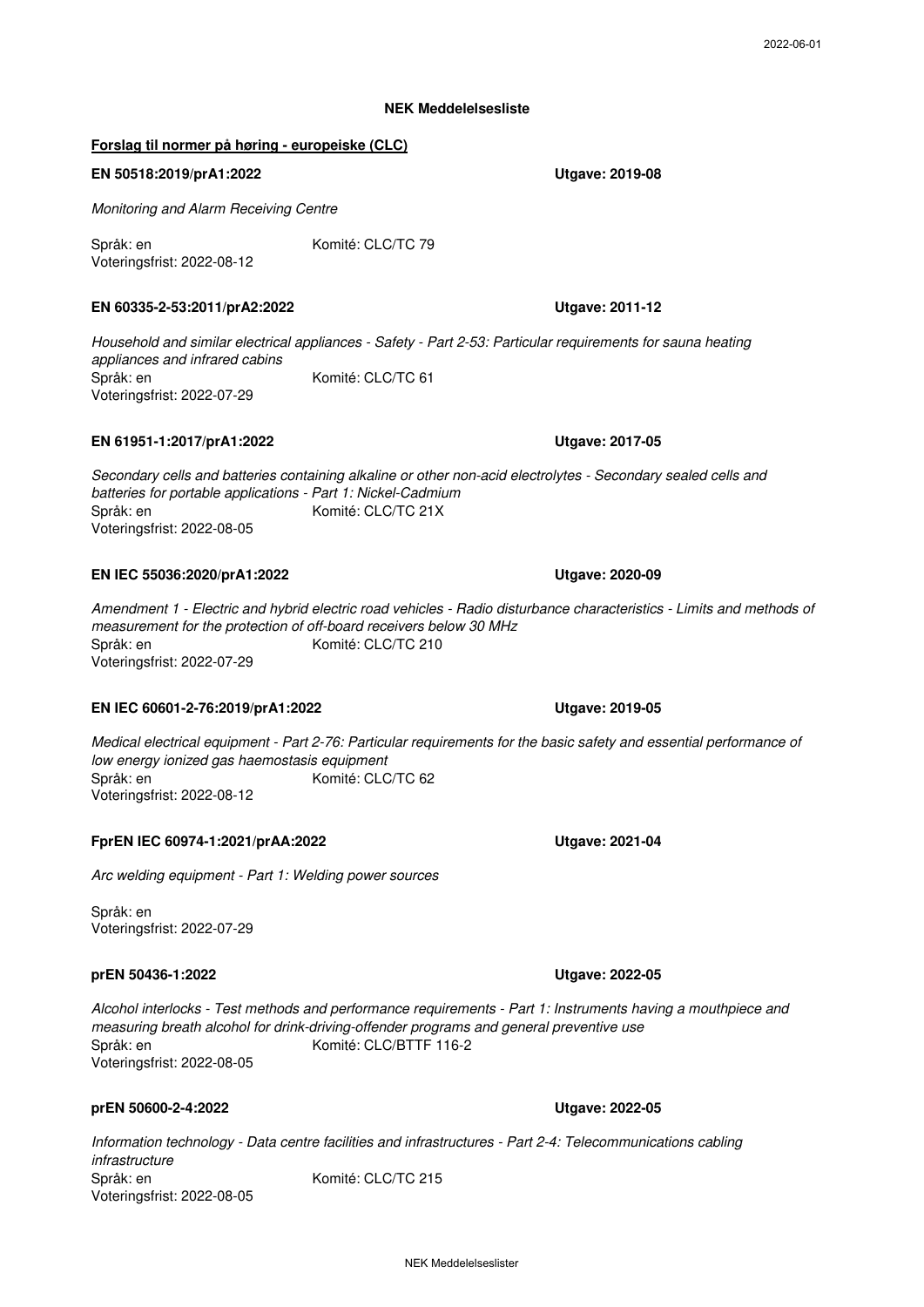**Utgave: 2022-05** Språk: en **prEN 50700:2022** *Information technology - Premises distribution access network (PDAN) cabling to support deployment of optical broadband networks* Komité: CLC/TC 215 Voteringsfrist: 2022-08-12

#### **prEN IEC 60071-2:2022**

*Insulation co-ordination - Part 2: Application guidelines (Proposed horizontal standard)*

Komité: CLC/TC 99X

Språk: en Voteringsfrist: 2022-07-29

#### **prEN IEC 61076-2-115:2022**

Språk: en Komité: CLC/SR 48B Voteringsfrist: 2022-07-29 *Connectors for electrical and electronic equipment – Product requirements – Part 2–115: Circular connectors – Detail specification for 12-pole connectors with 2 A rated current and push-pull locking IP65/IP67 with metal housing*

#### **prEN IEC 61076-8-103:2022**

Språk: en *Connectors for electrical and electronic equipment - Product requirements - Part 8–103: Power connectors - Detail specification for 2P+PE circular connectors with 20 A rated current and push-pull locking IP65/IP67 with metal*  Komité: CLC/SR 48B Voteringsfrist: 2022-07-29

#### **prEN IEC 61076-8-104:2022**

Språk: en *Connectors for electrical and electronic equipment - Product requirements - Part 8-104: Power connectors - Detail specification for 2-pole circular connectors with 40 A rated current and push-pull locking IP65/IP67 with metal*  Komité: CLC/SR 48B Voteringsfrist: 2022-07-29

#### **prEN IEC 61076-8-105:2022**

Språk: en Komité: CLC/SR 48B Voteringsfrist: 2022-08-05 *Connectors for electrical and electronic equipment - Product requirements - Part 8-105: Power connectors - Detail specification for 2-pole snap locking rectangular power connectors with plastic housing for rated current of 63 A and* 

**prEN IEC 61076-8-106:2022**

Språk: en *Connectors for electrical and electronic equipment - Product requirements - Part 8-106: Power connectors - Detail specification for 2-poles push-pull coupling rectangular connectors with fuses, for rated voltage of 400 V DC and*  Komité: CLC/SR 48B

Voteringsfrist: 2022-08-05

#### **prEN IEC 61076-8-107:2022**

Språk: en *Connectors for electrical and electronic equipment - Product requirements - Part 8-107: Power connectors - Detail specification for 2P 200 A, 1 000 V plus 2P 5 A 50 V rectangular housing shielded connectors with IP65/IP68 degree*  Komité: CLC/SR 48B Voteringsfrist: 2022-07-29

#### **prEN IEC 61076-8-108:2022**

Språk: en Komité: CLC/SR 48B Voteringsfrist: 2022-07-29 *Connectors for electrical and electronic equipment - Product requirements - Part 8-108: Power connectors - Detail specification for 2P 250 A, 1 000 V plus 2P 5 A 50 V rectangular housing shielded connectors with IP65/IP68 degree* 

#### **prEN IEC 61076-8-109:2022**

*Connectors for electrical and electronic equipment - Product requirements - Part 8-109: Power connectors - Detail specification for 2P 130 A, 1 000 V plus 2P 5 A 50 V rectangular housing shielded connectors with IP65/IP68 degree* 

#### **Utgave: 2022-05**

### **Utgave: 2022-05**

#### **Utgave: 2022-05**

**Utgave: 2022-05**

**Utgave: 2022-05**

**Utgave: 2022-05**

### **Utgave: 2022-05**

## **Utgave: 2022-05**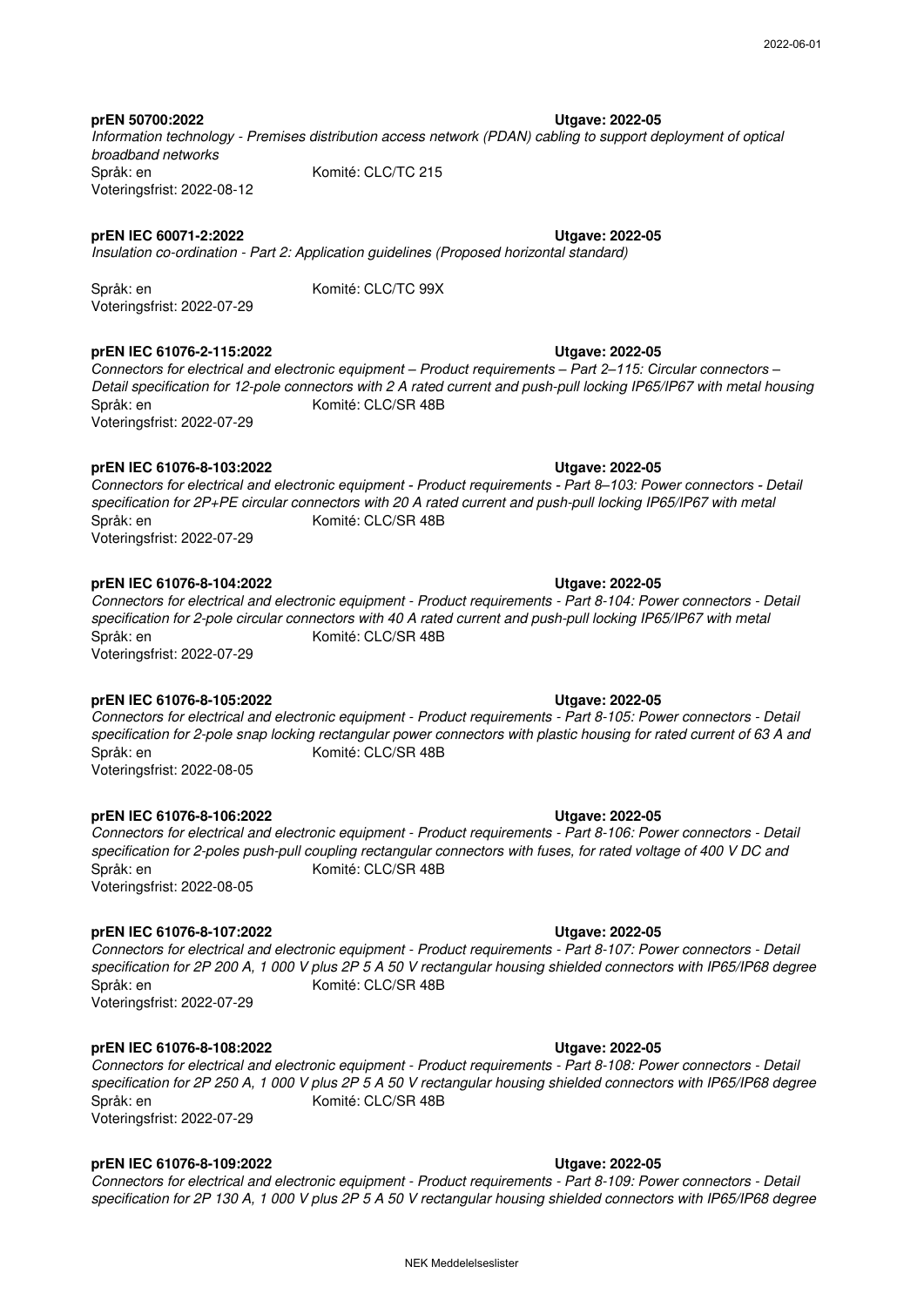| prEN IEC 61340-4-6:2022                                                                                    | Electrostatics - Part 4-6: Standard test methods for specific applications - Wrist straps                          | <b>Utgave: 2022-05</b> |
|------------------------------------------------------------------------------------------------------------|--------------------------------------------------------------------------------------------------------------------|------------------------|
| Språk: en<br>Voteringsfrist: 2022-08-12                                                                    | Komité: CLC/SR 101                                                                                                 |                        |
| prEN IEC 61439-4:2022<br>sites (ACS)                                                                       | Low-voltage switchgear and controlgear assemblies - Part 4: Particular requirements for ass                        | <b>Utgave: 2022-05</b> |
| Språk: en<br>Voteringsfrist: 2022-08-05                                                                    | Komité: CLC/SR 121B                                                                                                |                        |
| prEN IEC 61869-1:2022<br>Instrument transformers - Part 1: General requirements                            |                                                                                                                    | <b>Utgave: 2022-05</b> |
| Språk: en<br>Voteringsfrist: 2022-08-05                                                                    | Komité: CLC/TC 38                                                                                                  |                        |
| prEN IEC 61969-1:2022                                                                                      | Mechanical structures for electrical and electronic equipment - Outdoor enclosures - Part 1:                       | <b>Utgave: 2022-05</b> |
| Språk: en<br>Voteringsfrist: 2022-08-05                                                                    | Komité: CLC/SR 48D                                                                                                 |                        |
| prEN IEC 61969-3:2022<br>requirements, tests and safety aspects<br>Språk: en<br>Voteringsfrist: 2022-08-05 | Mechanical structures for electrical and electronic equipment - Outdoor enclosures - Part 3:<br>Komité: CLC/SR 48D | <b>Utgave: 2022-05</b> |
| prEN IEC 62282-6-401:2022<br>test methods for laptop computers<br>Språk: en                                | Fuel cell technologies - Part 6-401: Micro fuel cell power systems - Power and data intercha<br>Komité: CLC/SR 105 | <b>Utgave: 2022-05</b> |

**prEN IEC 62305-1:2022** *Protection against lightning - Part 1: General principles*

Språk: en Voteringsfrist: 2022-07-29

### **prEN IEC 62351-3:2022**

Språk: en Komité: CLC/TC 57 Voteringsfrist: 2022-08-12 *Power systems management and associated information exchange - Data and communications security - Part 3: Communication network and system security - Profiles including TCP/IP*

#### **prEN IEC 62387/prAA:2022**

Språk: en *Radiation protection instrumentation - Dosimetry systems with integrating passive detectors for individual, workplace and environmental monitoring of photon and beta radiation* Komité: CLC/TC 45B Voteringsfrist: 2022-08-05

#### **prEN IEC 62387:2022 Utgave: 2022-05**

Komité: CLC/SR 48B

Voteringsfrist: 2022-07-29

Språk: en

**Utgave: 2022-05** *Low-voltage switchgear and controlgear assemblies - Part 4: Particular requirements for assemblies for construction sites (ACS)*

# **prEN IEC 61869-1:2022**

#### **prEN IEC 61969-1:2022**

**Utgave: 2022-05** *Mechanical structures for electrical and electronic equipment - Outdoor enclosures - Part 1: Design guidelines*

#### **prEN IEC 61969-3:2022**

Sp<br>Vo Voteringsfrist: 2022-08-05 *Mechanical structures for electrical and electronic equipment - Outdoor enclosures - Part 3: Environmental requirements, tests and safety aspects*

#### **prEN IEC 62282-6-401:2022**

Sp *Fuel cell technologies - Part 6-401: Micro fuel cell power systems - Power and data interchangeability - Performance test methods for laptop computers* Komité: CLC/SR 105 Voteringsfrist: 2022-07-29

Komité: CLC/TC 81X

**Utgave: 2022-05**

#### **Utgave: 2022-05**

**Utgave: 2022-05**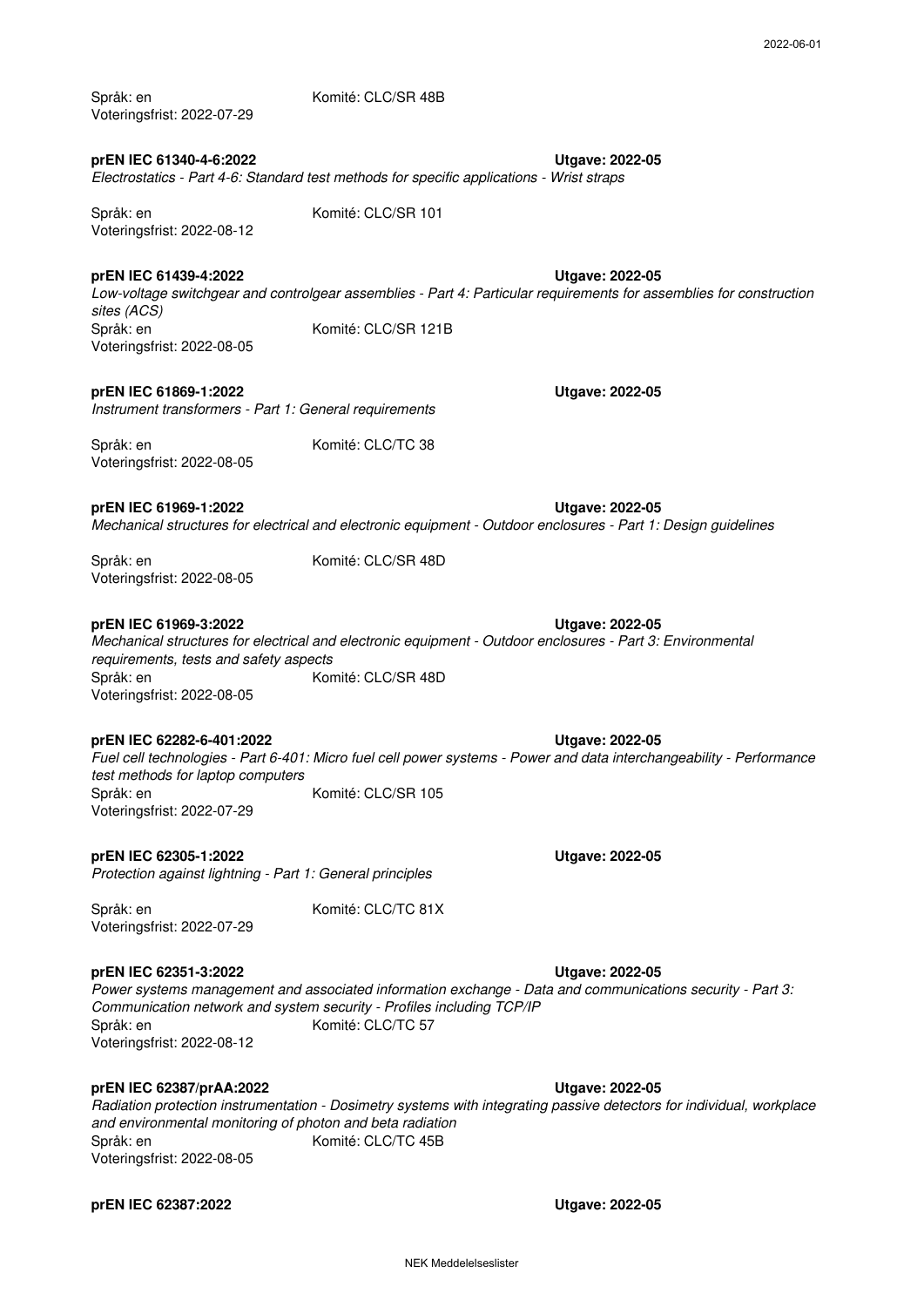Språk: en *Radiation protection instrumentation - Dosimetry systems with integrating passive detectors for individual, workplace and environmental monitoring of photon and beta radiation* Komité: CLC/TC 45B Voteringsfrist: 2022-08-05

#### **prEN IEC 62471-7:2022**

Språk: en *Photobiological safety of lamps and lamp systems - Part 7: Light sources and luminaires primarily emitting visible radiation*

#### **prEN IEC 62680-4-1:2022**

Voteringsfrist: 2022-08-12

*Universal Serial Bus interfaces for data and power - Part 4-1: Universal Serial Bus 4 ™ Specification*

Språk: en Komité: CLC/TC 100X Voteringsfrist: 2022-08-05

**prEN IEC 62752:2022**

**Utgave: 2022-05** *In-cable control and protection device for mode 2 charging of electric road vehicles (IC-CPD)*

Språk: en Voteringsfrist: 2022-08-05 Komité: CLC/TC 23E

#### **prEN IEC 62822-3:2022**

Språk: en *Electric welding equipment - Assessment of restrictions related to human exposure to electromagnetic fields (0 Hz to 300 Hz) - Part 3: Resistance welding equipment* Voteringsfrist: 2022-08-05

**Utgave: 2022-05 prEN IEC 63278-1:2022** *Asset Administration Shell for industrial applications - Part 1: Asset Administration Shell structure*

Språk: en Voteringsfrist: 2022-08-05 Komité: CLC/TC 65X

Komité: CLC/TC 65X

#### **prEN IEC 63376:2022**

*INDUSTRIAL FACILITY ENERGY MANAGEMENT SYSTEM (FEMS) - Functions and Information Flows*

Språk: en Voteringsfrist: 2022-07-29

#### **prEN ISO/IEC 24760-2:2022**

Språk: en *Information technology - Security techniques - A framework for identity management - Part 2: Reference architecture and requirements (ISO/IEC 24760-2:2015)* Komité: CEN/CLC/JTC 13

**prEN ISO/IEC 24760-3:2022**

Voteringsfrist: 2022-08-04

Språk: en *Information technology - Security techniques - A framework for identity management - Part 3: Practice (ISO/IEC 24760-3:2016)* Komité: CEN/CLC/JTC 13 Voteringsfrist: 2022-08-04

#### **prHD 60269-3:2022**

**Utgave: 2022-05** Språk: en Komité: CLC/SR 32B Voteringsfrist: 2022-07-29 *Low-voltage fuses - Part 3: Supplementary requirements for fuses for use by unskilled persons (fuses mainly for household or similar applications) - Examples of standardized systems of fuses A to F*

NEK Meddelelseslister

### **Utgave: 2022-05**

**Utgave: 2022-05**

**Utgave: 2022-05**

**Utgave: 2022-05**

**Utgave: 2022-05**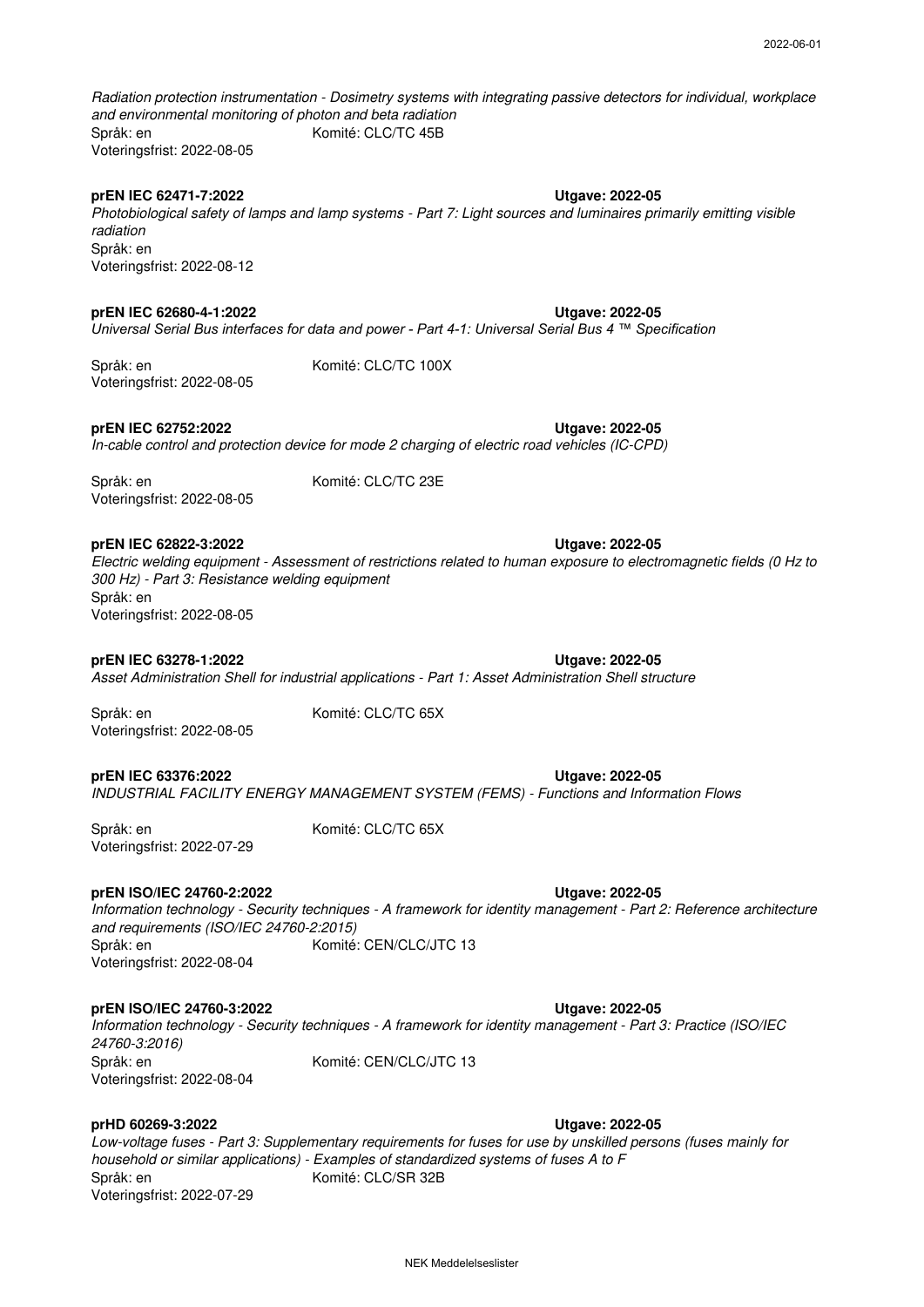**EN 50367:2020/FprA1:2021**

Språk: en *Railway applications - Fixed installations and rolling stock - Criteria to achieve technical compatibility between pantographs and overhead contact line* Komité: CLC/TC 9X Voteringsfrist: 2022-07-08

#### **FprCLC/TR 50658**

*Cable management systems (CMS) providing support for cables with intrinsic fire resistance*

Komité: CLC/TC 213

Komité: CEN/CLC/JTC 13

Språk: en Voteringsfrist: 2022-08-05

**FprEN 17640:2021** *Fixed time cybersecurity evaluation methodology for ICT products*

Språk: en Voteringsfrist: 2022-07-14

**FprEN 50399:2022**

Språk: en *Common test methods for cables under fire conditions - Heat release and smoke production measurement on cables during flame spread test - Test apparatus, procedures, results* Komité: CLC/TC 20 Voteringsfrist: 2022-07-01

#### **FprEN 50708-2-3:2020**

*Power transformers - Additional European requirements - Part 2-3: Medium power transformer - Accessories*

Komité: CLC/TC 14

Språk: en Voteringsfrist: 2022-07-08

#### **FprEN 50708-3-4:2021**

Språk: en Komité: CLC/TC 14 Voteringsfrist: 2022-07-08 *Power transformers - Additional European requirements - Part 3-4: Large power transformer - Special tests for corrugated tank and radiators*

#### **FprEN IEC 60384-19:2022**

Språk: en *Fixed capacitors for use in electronic equipment - Part 19: Sectional specification: Fixed metallized polyethylene terephthalate film dielectric surface mount DC capacitors* Komité: CLC/TC 40XA Voteringsfrist: 2022-06-24

#### **FprEN IEC 60953-3:2022**

**Utgave: 2022-05** Språk: en *Rules for steam turbine thermal acceptance tests - Part 3: Thermal performance verification tests of retrofitted steam turbines* Komité: CLC/SR 5 Voteringsfrist: 2022-06-17

#### **FprEN IEC 60974-12:2022**

*Arc welding equipment - Part 12: Coupling devices for welding cables*

Språk: en Voteringsfrist: 2022-06-24

### **FprEN IEC 61800-5-1:2022**

**Utgave: 2022-05** *Adjustable speed electrical power drive systems - Part 5-1: Safety requirements - Electrical, thermal and energy*

**Utgave: 2022-05**

**Utgave: 2022-05**

**Utgave: 2022-05**

**Utgave: 2022-05**

**Utgave: 2022-05**

**Utgave: 2022-05**

**Utgave: 2020-08**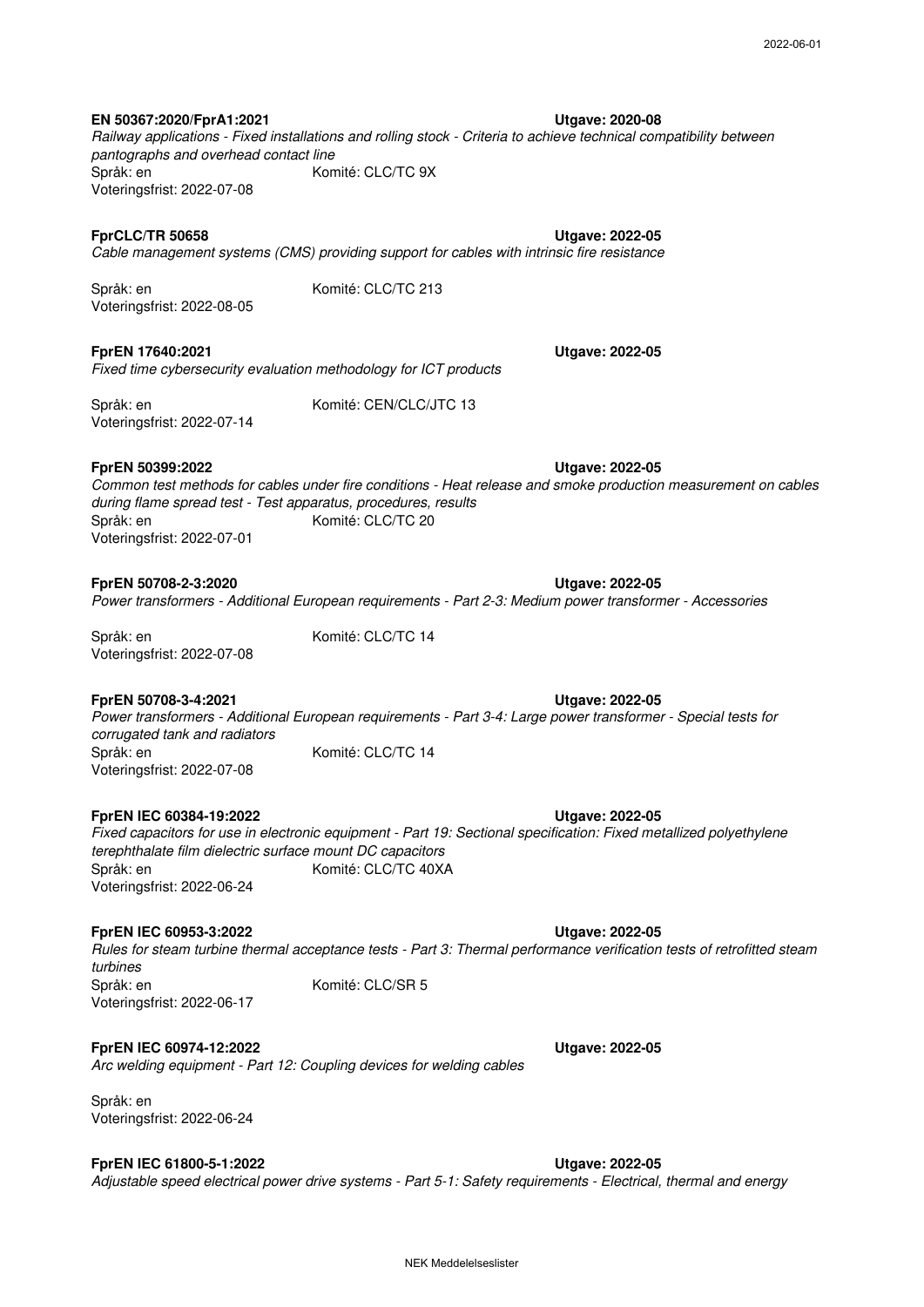Språk: en Voteringsfrist: 2022-07-01

**FprEN IEC 61855:2022**

*Household and similar use electrical hair care appliances - Methods for measuring the performance*

Komité: CLC/TC 59X

Komité: CLC/TC 22X

Komité: CLC/TC 17AC

Språk: en Voteringsfrist: 2022-07-01

**FprEN IEC 62271-4:2022**

*High-voltage switchgear and controlgear - Part 4: Handling procedures for gases for insulation and/or switching*

Språk: en Voteringsfrist: 2022-06-24

### **FprEN IEC 62282-4-101:2022**

*Fuel cell technologies - Part 4-101: Fuel cell power systems for electrically powered industrial trucks - Safety*

Komité: CLC/SR 105

Språk: en Voteringsfrist: 2022-06-24

#### **FprEN IEC 62282-4-600:2022**

Språk: en *Fuel cell technologies - Part 4-600: Fuel cell power systems for propulsion other than road vehicles and auxiliary power units (APU) - Fuel cell/battery hybrid systems performance test methods for excavators* Komité: CLC/SR 105 Voteringsfrist: 2022-07-01

#### **FprEN IEC 62841-4-7:2022**

Språk: en Voteringsfrist: 2022-06-17 *Electric motor-operated hand-held tools, transportable tools and lawn and garden machinery - Safety - Part 4-7: Particular requirements for pedestrian controlled walk-behind lawn scarifiers and aerators* Komité: CLC/TC 116

#### **FprEN IEC 62841-4-7:2022/FprAA:2021**

Språk: en *Electric motor-operated hand-held tools, transportable tools and lawn and garden machinery - Safety - Part 4-7: Particular requirements for pedestrian controlled walk-behind lawn scarifiers and aerators* Komité: CLC/TC 116 Voteringsfrist: 2022-07-01

#### **IEC/IECEx/CISPR-normer og andre IEC publikasjoner utgitt som NEKpublikasjon**

#### **NEK IEC 60061-1:1969/A63:2022**

Språk: en-fr *Amendment 63 - Lamp caps and holders together with gauges for the control of interchangeability and safety - Part 1: Lamp caps* Komité: NEK/NK34

#### **NEK IEC 60061-2:1969/A58:2022**

Språk: en-fr *Amendment 58 - Lamp caps and holders together with gauges for the control of interchangeability and safety - Part 2: Lampholders* Komité: NEK/NK34

Komité: NEK/NK31/204/216

*Explosive atmospheres - Part 5: Equipment protection by powder filling "q"* **NEK IEC 60079-5:2015+A1:2022 CSV**

Språk: en

**NEK IEC 60079-5:2015/A1:2022**

# **Utgave: 2022-05**

**Utgave: 2022-05**

**Utgave: 2022-05**

**Utgave: 2022-05**

#### **Utgave: 2022-05**

**Utgave: 2022-05**

**Utgave: 3.0**

**Utgave: 3.0**

**Utgave: 4.1**

**Utgave: 4.0**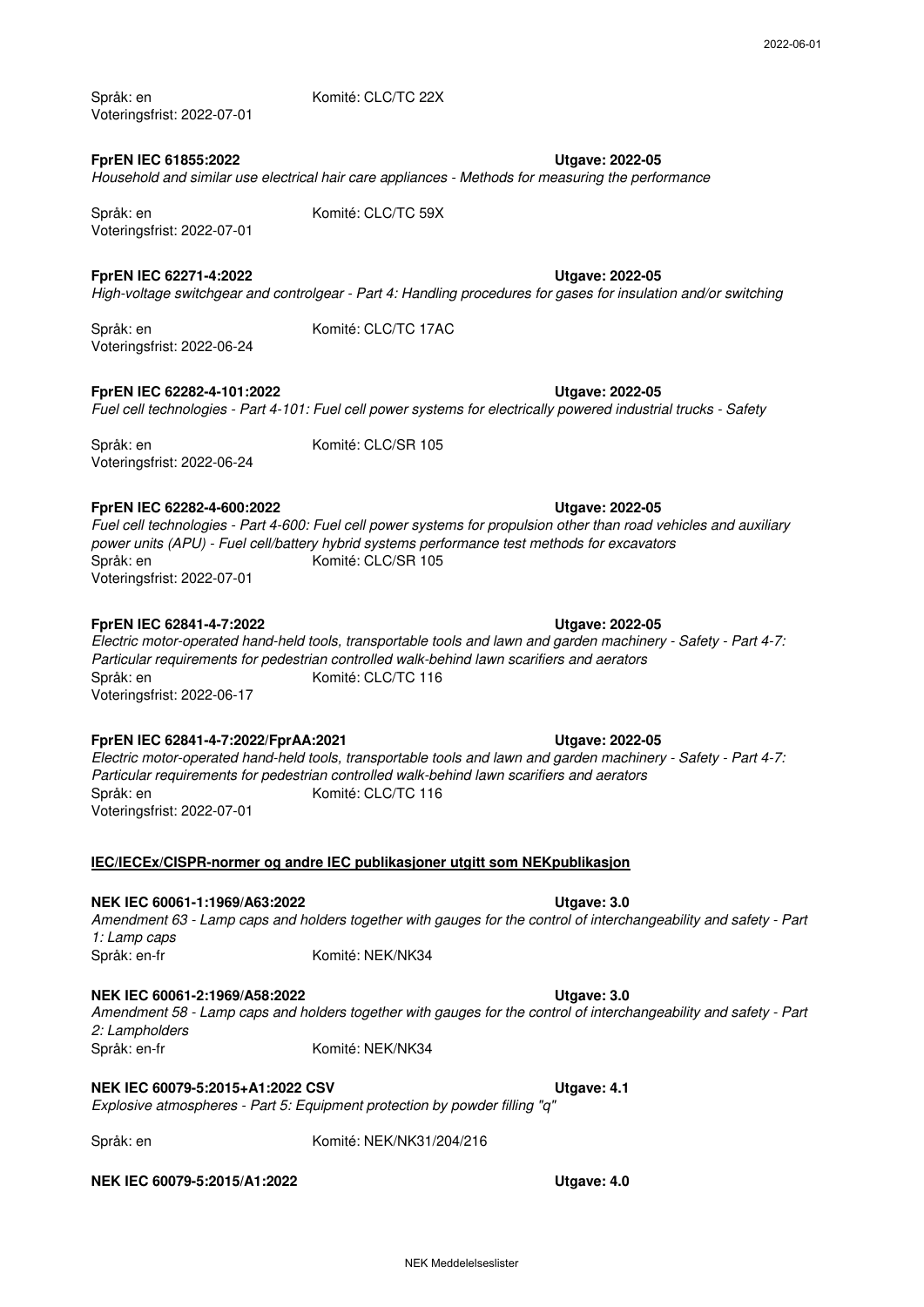*Amendment 1 - Explosive atmospheres - Part 5: Equipment protection by powder filling "q"*

Språk: en Komité: NEK/NK31/204/216

**Utgave: 7.0** Språk: en-fr *Household and similar electrical appliances - Safety - Part 2-40: Particular requirements for electrical heat pumps, airconditioners and dehumidifiers* Komité: NEK/NK61D Erstatter NEK IEC 60335-2-40:2018 Utgave:6.0 **NEK IEC 60335-2-40:2022**

**NEK IEC 60335-2-40:2022 CMV**

Språk: en *Household and similar electrical appliances - Safety - Part 2-40: Particular requirements for electrical heat pumps, airconditioners and dehumidifiers* Komité: NEK/NK61D

#### **NEK IEC 60475:2022**

*Method of sampling insulating liquids*

Språk: en-fr Komité: NEK/NK10 Erstatter NEK IEC 60475:2011 Utgave:2.0

**NEK IEC 60475:2022 CMV**

*Method of sampling insulating liquids*

Språk: en Komité: NEK/NK10

**NEK IEC 60599:2022**

**Utgave: 4.0** *Mineral oil-filled electrical equipment in service - Guidance on the interpretation of dissolved and free gases analysis*

Språk: en-fr Komité: NEK/NK10 Erstatter NEK IEC 60599:2015 Utgave:3.0

#### **NEK IEC 60599:2022 CMV**

**Utgave: 4.0** *Mineral oil-filled electrical equipment in service - Guidance on the interpretation of dissolved and free gases analysis*

Språk: en Komité: NEK/NK10

#### **NEK IEC 61558-2-14:2022**

Språk: en-fr *Safety of transformers, reactors, power supply units and combinations thereof - Part 2-14: Particular requirements and tests for variable transformers and power supply units incorporating variable transformers for general*  Komité: NEK/NK96 Erstatter NEK IEC 61558-2-14:2012 Utgave:1.0

#### **NEK IEC 61558-2-14:2022 RLV**

Språk: en *Safety of transformers, reactors, power supply units and combinations thereof - Part 2-14: Particular requirements and tests for variable transformers and power supply units incorporating variable transformers for general*  Komité: NEK/NK96

#### **NEK IEC 61558-2-15:2022**

Språk: en-fr *Safety of transformers, reactors, power supply units and combinations thereof - Part 2-15: Particular requirements and tests for isolating transformers for medical IT systems for the supply of medical locations* Komité: NEK/NK96

**Utgave: 3.0**

# **Utgave: 2.0**

#### **Utgave: 3.0**

**Utgave: 2.0**

**Utgave: 7.0**

**Utgave: 3.0**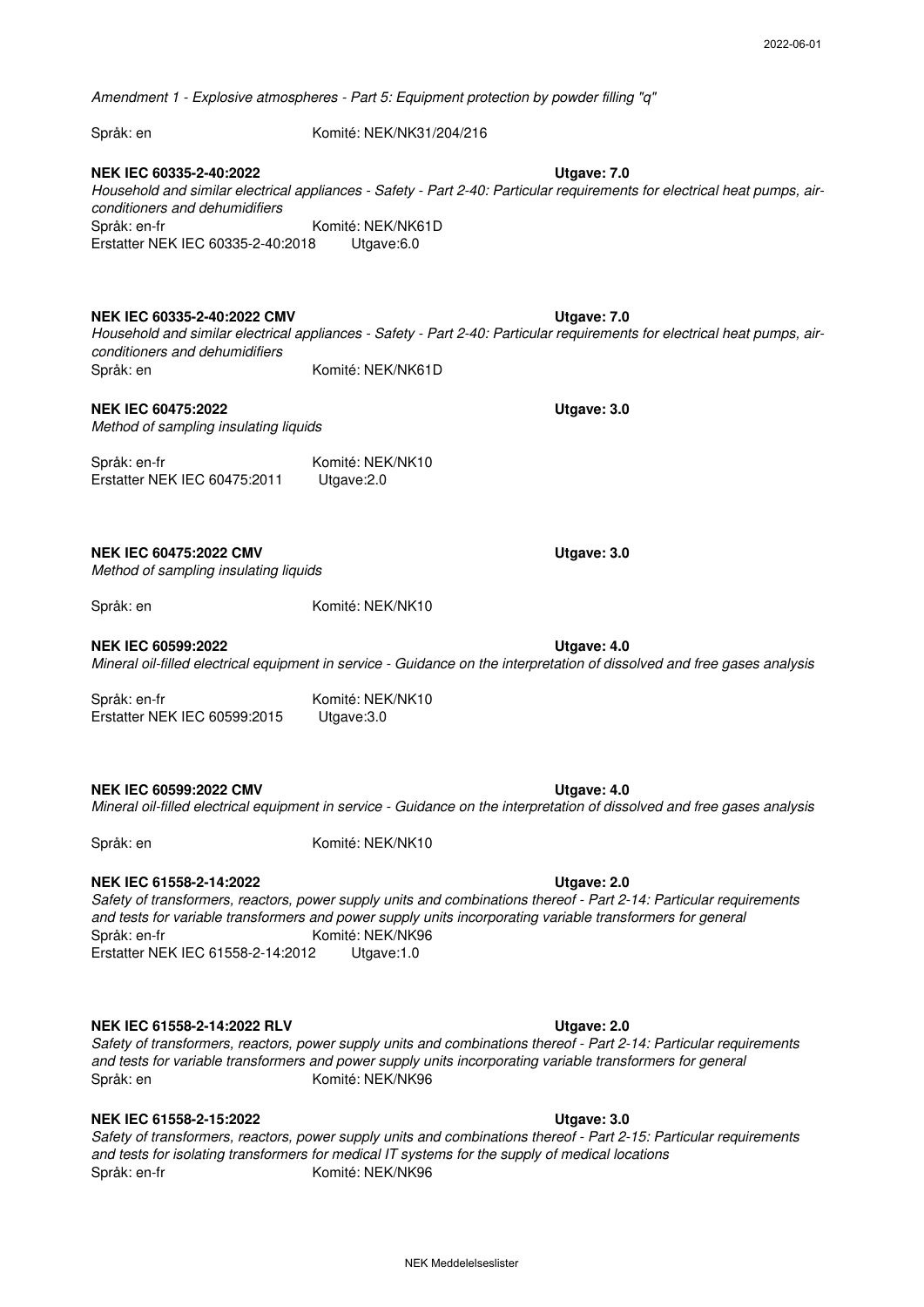#### **NEK IEC 61558-2-15:2022 RLV**

#### Språk: en *Safety of transformers, reactors, power supply units and combinations thereof - Part 2-15: Particular requirements and tests for isolating transformers for medical IT systems for the supply of medical locations* Komité: NEK/NK96

### **NEK IEC 62196-1:2022**

Språk: en-fr Komité: NEK/NK23H Erstatter NEK IEC 62196-1:2014 Utgave:3.0 *Plugs, socket-outlets, vehicle connectors and vehicle inlets - Conductive charging of electric vehicles - Part 1: General requirements*

### **NEK IEC 62196-1:2022 CMV**

Språk: en *Plugs, socket-outlets, vehicle connectors and vehicle inlets - Conductive charging of electric vehicles - Part 1: General requirements* Komité: NEK/NK23H

#### **NEK IEC 62477-1:2022**

*Safety requirements for power electronic converter systems and equipment - Part 1: General*

Språk: en-fr Komité: NEK/NK22 Erstatter NEK IEC 62477-1:2012+A1:2016 CSV Utgave:1.1

#### **NEK IEC 62619:2022**

Språk: en-fr Erstatter NEK IEC 62619:2017 Utgave:1.0 *Secondary cells and batteries containing alkaline or other non-acid electrolytes - Safety requirements for secondary lithium cells and batteries, for use in industrial applications* Komité: NEK/NK21A

#### **NEK IEC 62619:2022 CMV**

Språk: en *Secondary cells and batteries containing alkaline or other non-acid electrolytes - Safety requirements for secondary lithium cells and batteries, for use in industrial applications* Komité: NEK/NK21A

#### **NEK IEC 62841-3-10:2015+A1:2022 CSV**

Språk: en-fr Komité: NEK/NK116 *Electric motor-operated hand-held tools, transportable tools and lawn and garden machinery - Safety - Part 3-10: Particular requirements for transportable cut-off machines*

#### **NEK IEC 62841-3-10:2015/A1:2022**

Språk: en-fr *Amendment 1 - Electric motor-operated hand-held tools, transportable tools and lawn and garden machinery - Safety - Part 3-10: Particular requirements for transportable cut-off machines* Komité: NEK/NK116

#### **NEK IEC 62841-3-6:2014+A1:2022 CSV**

Språk: en-fr Komité: NEK/NK116 *Electric motor-operated hand-held tools, transportable tools and lawn and garden machinery - Safety - Part 3-6: Particular requirements for transportable diamond drills with liquid system*

#### **NEK IEC 62841-3-6:2014/A1:2022**

**Utgave: 1.0** *Amendment 1 - Electric motor-operated hand-held tools, transportable tools and lawn and garden machinery - Safety - Part 3-6: Particular requirements for transportable diamond drills with liquid system*

#### **Utgave: 2.0**

**Utgave: 2.0**

**Utgave: 1.1**

**Utgave: 1.0**

#### **Utgave: 1.1**

#### 2022-06-01

# **Utgave: 4.0**

**Utgave: 4.0**

**Utgave: 2.0**

**Utgave: 3.0**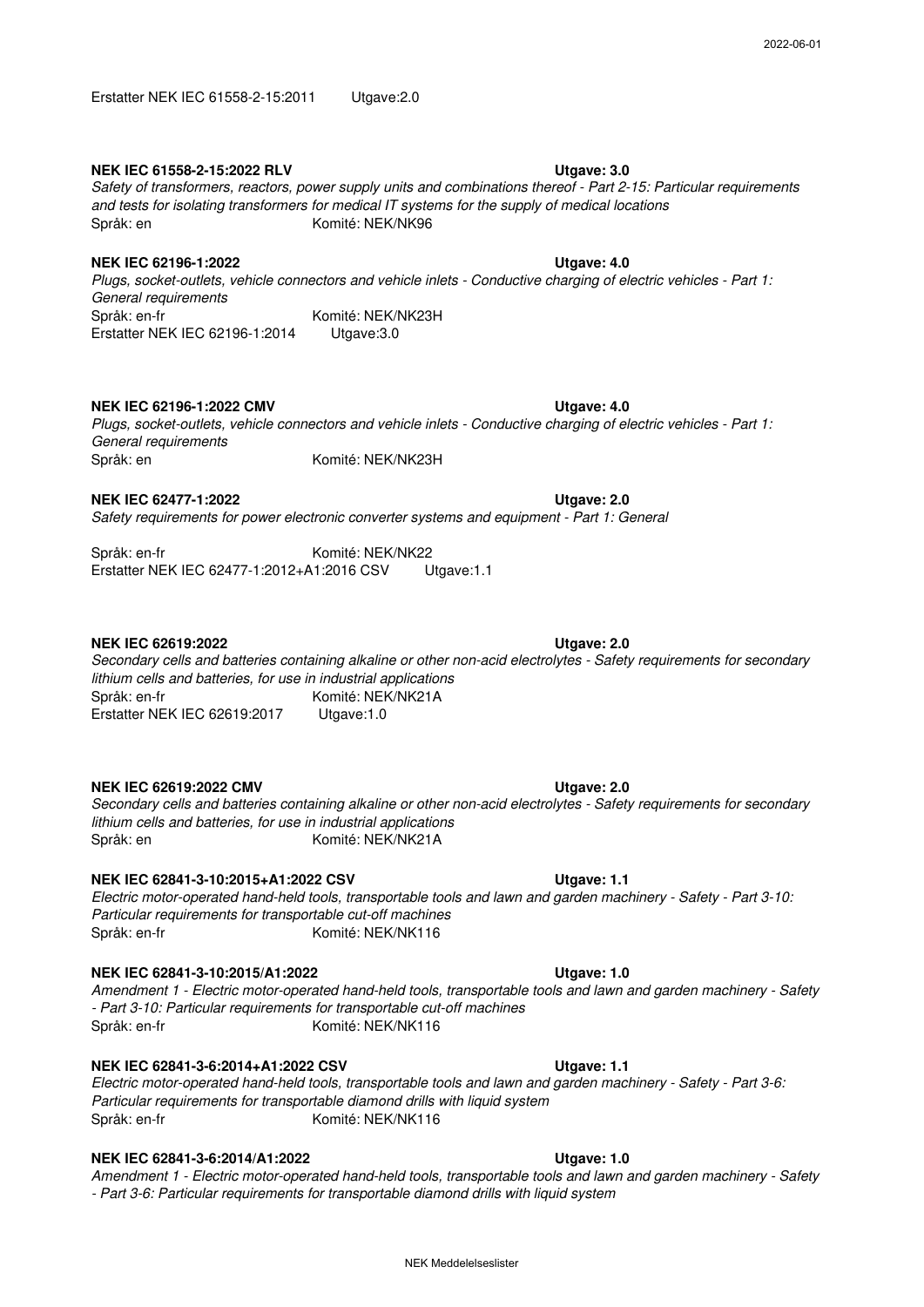# **NEK IEC 62841-4-2:2017+A1:2022 CSV**

Språk: en-fr

# *Electric motor-operated hand-held tools, transportable tools and lawn and garden machinery - Safety - Part 4-2:*

#### Språk: en-fr Komité: NEK/NK116 *Particular requirements for hedge trimmers*

### **NEK IEC 62841-4-2:2017/A1:2022**

Språk: en-fr *Amendment 1 - Electric motor-operated hand-held tools, transportable tools and lawn and garden machinery - Safety - Part 4-2: Particular requirements for hedge trimmers* Komité: NEK/NK116

Komité: NEK/NK116

#### **NEK IEC 62862-5-2:2022**

Språk: en Komité: NEK/NK117 *Solar thermal electric plants - Part 5-2: Systems and components - General requirements and test methods for largesize linear Fresnel collectors*

#### **NEK IEC 63269:2022**

Språk: en-fr *Maritime navigation and radiocommunication equipment and systems - Maritime survivor locating devices (man overboard devices) - Minimum requirements, methods of testing and required test results* Komité: NEK/NK80

#### **NEK IEC 63275-2:2022**

Språk: en-fr Komité: NEK/NK47 *Semiconductor devices - Reliability test method for silicon carbide discrete metal-oxide semiconductor field effect transistors - Part 2: Test method for bipolar degradation due to body diode operation*

#### **NEK IEC TR 61282-16:2022**

Språk: en *Fibre optic communication system design guidelines - Part 16: Coherent receivers and transmitters with high-speed digital signal processing* Komité: NEK/NK86

#### **NEK IEC TR 61292-1:2022**

**Utgave: 3.0** *Optical amplifiers - Part 1: Parameters of optical fibre amplifier components*

Språk: en Komité: NEK/NK86 Erstatter NEK IEC TR 61292-1:2009 Utgave:2.0

### **NEK IEC TR 62681:2022**

#### *Electromagnetic performance of high voltage direct current (HVDC) overhead transmission lines*

Språk: en Komité: NEK/NK115 Erstatter NEK IEC TR 62681:2014 Utgave:1.0

#### **NEK IEC TR 62681:2022 RLV**

*Electromagnetic performance of high voltage direct current (HVDC) overhead transmission lines*

Språk: en Komité: NEK/NK115

### **NEK IEC TR 63044-2:2022**

**Utgave: 1.0** Språk: en *Home and Building Electronic Systems (HBES) and Building Automation and Control Systems (BACS) - Part 2: Environmental conditions* Komité: NEK/NK23

#### **NEK IEC TS 62344:2022 Utgave: 2.0**

*Design of earth electrode stations for high-voltage direct current (HVDC) links - General guidelines*

# **Utgave: 1.1**

# **Utgave: 1.0**

**Utgave: 1.0**

**Utgave: 1.0**

**Utgave: 1.0**

**Utgave: 1.0**

**Utgave: 2.0**

**Utgave: 2.0**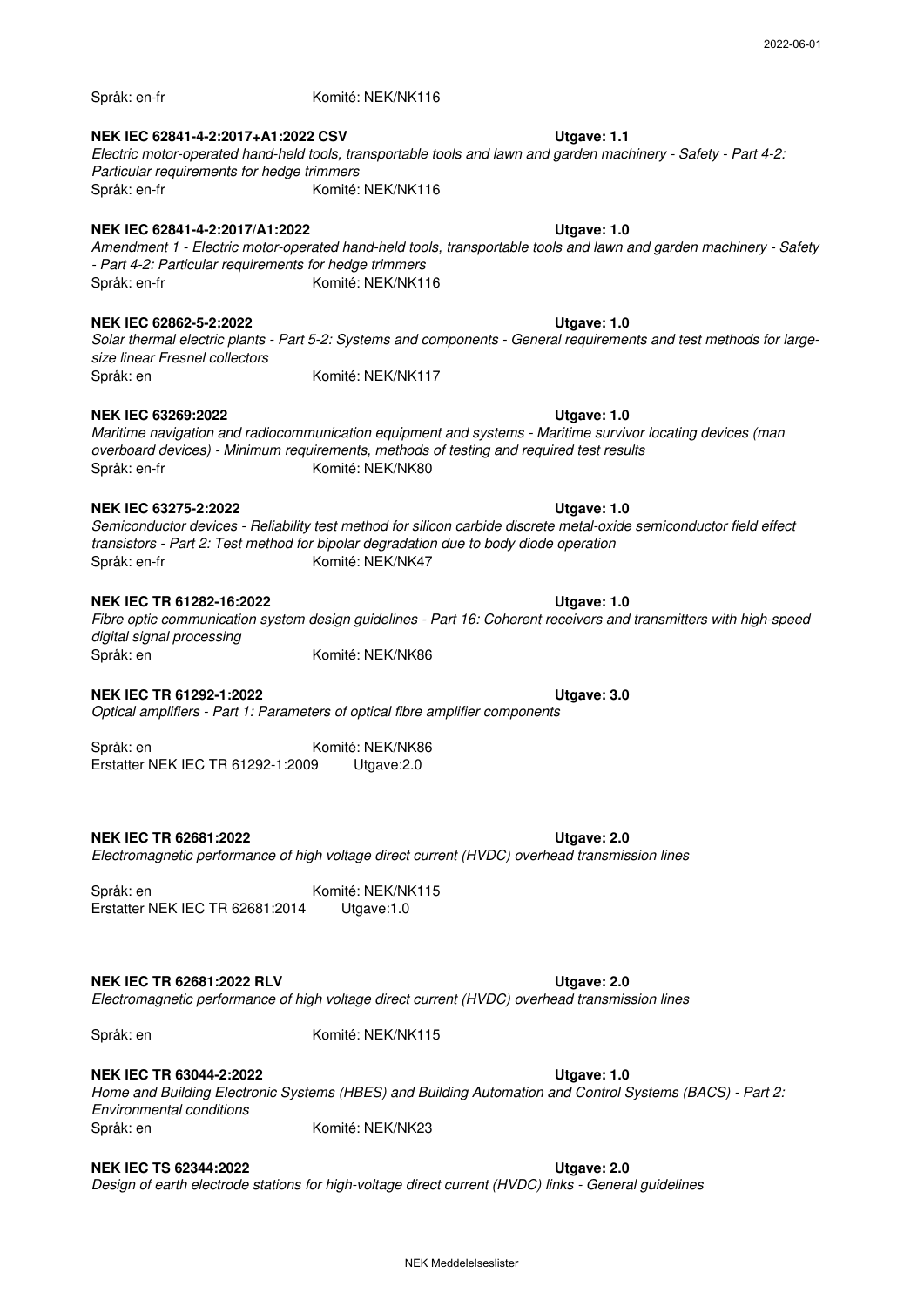2022-06-01

Språk: en Komité: NEK/NK115<br>7 Utgave:1.0 Erstatter NEK IEC PAS 62344:2007 Erstatter NEK IEC TS 62344:2013 Utgave:1.0

#### **NEK IEC TS 62344:2022 RLV**

# *Design of earth electrode stations for high-voltage direct current (HVDC) links - General guidelines*

Komité: NEK/NK115

Språk: en

#### **Utgave: 1.0** Språk: en-fr **NEK IEC/IEEE 63195-1:2022** *Assessment of power density of human exposure to radio frequency fields from wireless devices in close proximity to the head and body (frequency range of 6 GHz to 300 GHz) - Part 1: Measurement procedure* Komité: NEK/NK106

### **NEK IEC/IEEE 63195-2:2022**

Språk: en-fr Komité: NEK/NK106 *Assessment of power density of human exposure to radio frequency fields from wireless devices in close proximity to the head and body (frequency range of 6 GHz to 300 GHz) - Part 2: Computational procedure*

### **NEK ISO/IEC 17549-1:2022**

**Utgave: 1.0** *Information technology - User interface requirements and recommendations on menu navigation - Part 1: Framework*

Språk: en

Komité: ISO/IEC JTC 1/SC 35

#### **NEK ISO/IEC 17826:2022**

*Information technology - Cloud Data Management Interface (CDMI) Version 2.0.0*

Språk: en Komité: ISO/IEC JTC 1 Erstatter NEK ISO/IEC 17826:2016 Utgave:2.0

### **NEK ISO/IEC 20071-5:2022**

**Utgave: 1.0** Språk: en *Information technology - User interface component accessibility - Part 5: Accessible user interfaces for accessibility settings on information devices* Komité: ISO/IEC JTC 1/SC 35

### **NEK ISO/IEC 21794-4:2022**

*Information technology - Plenoptic image coding system (JPEG Pleno) - Part 4: Reference software*

Språk: en Komité: ISO/IEC JTC 1/SC 29

### **NEK ISO/IEC 23090-10:2022**

Språk: en *Information technology - Coded representation of immersive media - Part 10: Carriage of visual volumetric videobased coding data* Komité: ISO/IEC JTC 1/SC 29

#### **NEK ISO/IEC 23488:2022**

Språk: en *Information technology - Computer graphics, image processing and environment data representation - Object/environmental representation for image-based rendering in virtual/mixed and augmented reality (VR/MAR)* Komité: ISO/IEC JTC 1/SC 24

### **NEK ISO/IEC 23941:2022**

Språk: en *Information technology - Automatic identification and data capture techniques - Rectangular Micro QR Code (rMQR) bar code symbology specification* Komité: ISO/IEC JTC 1/SC 31

#### **NEK ISO/IEC 24458:2022**

*Information technology - Automatic identification and data capture techniques - Bar code printer and bar code reader performance testing specification*

#### **Utgave: 1.0**

**Utgave: 2.0**

**Utgave: 1.0**

**Utgave: 1.0**

## **Utgave: 1.0**

**Utgave: 1.0**

# **Utgave: 1.0**

**Utgave: 3.0**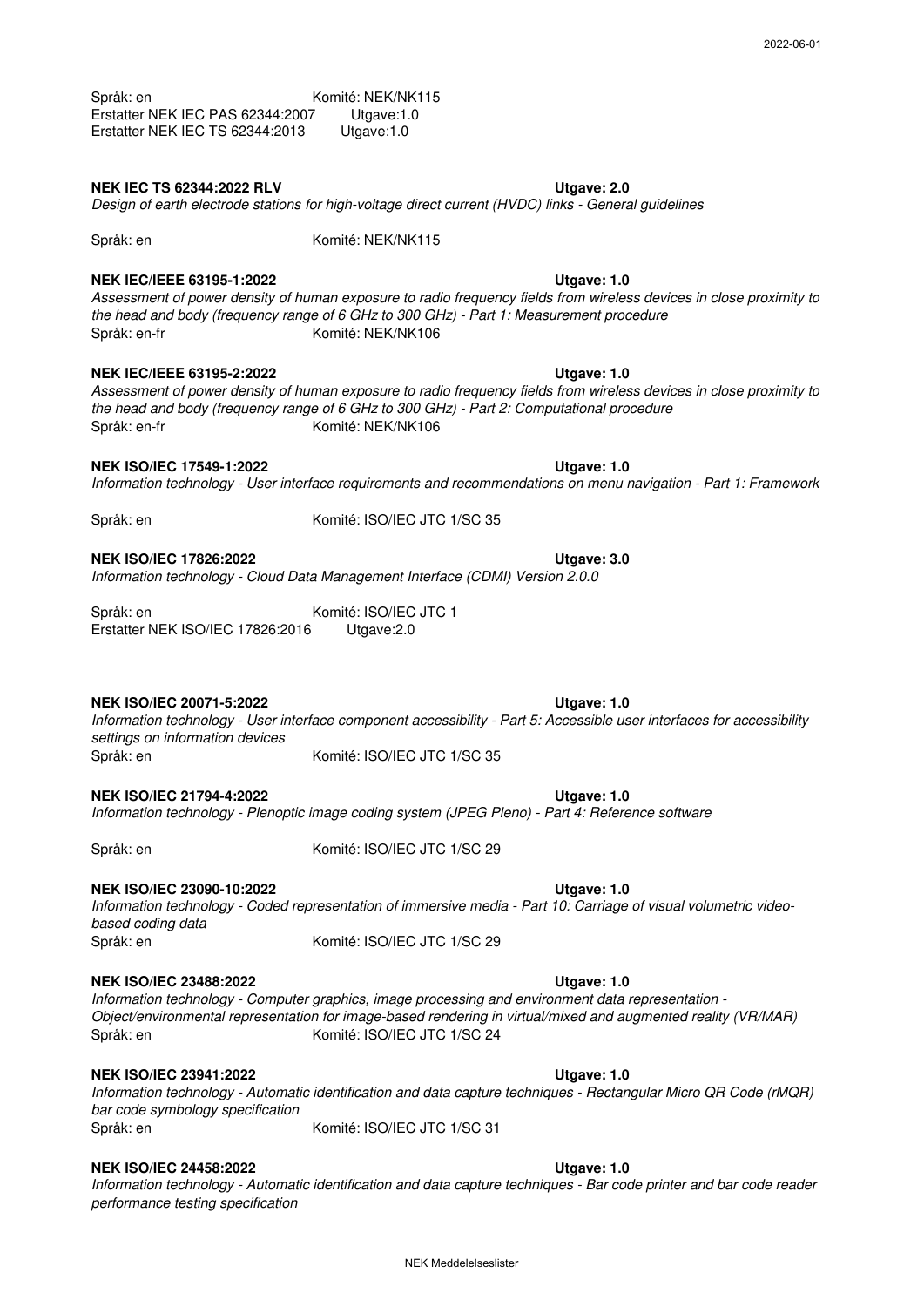Språk: en

#### **Utgave: 1.0** Språk: en **NEK ISO/IEC 29138-3:2022** *Information technology - User interface accessibility - Part 3: Requirements and recommendations on user needs mapping* Komité: ISO/IEC JTC 1/SC 35 Erstatter NEK ISO/IEC TR 29138-3:2009 Utgave:1.0

Komité: ISO/IEC JTC 1/SC 31

#### **NEK ISO/IEC 30169:2022**

**Utgave: 1.0** *Internet of Things (IoT) - IoT applications for electronic label system (ELS)*

Språk: en

#### **NEK ISO/IEC TR 22216:2022**

Språk: en *Information security, cybersecurity and privacy protection - New concepts and changes in ISO/IEC 15408:2022 and ISO/IEC 18045:2022* Komité: ISO/IEC JTC 1/SC 27

#### **NEK ISO/IEC TR 24244:2022**

Språk: en *Automatic identification and data capture techniques - Bar code print quality test specification - Evolution of the grading and measurement of linear symbols in ISO/IEC 15416* Komité: ISO/IEC JTC 1/SC 31

#### **Fastsatte norske europastandarer og publikasjoner**

#### **NEK CLC/TS 50136-10:2022**

*Alarm systems - Alarm transmission systems and equipment - Part 10: Requirements for remote access*

Språk: en

Komité: NEK/NK79

Komité: CEN/CLC/JTC 13

#### **NEK EN 17529:2022**

*Data protection and privacy by design and by default*

Språk: en

#### **NEK EN 50411-3-6:2022**

**Utgave: 2022-04** Språk: en *Fibre management systems and protective housings to be used in optical fibre communication systems - Product specifications - Part 3-6: Multi- mode mechanical fibre splice* Komité: NEK/NK86 Erstatter NEK EN 50411-3-6:2013 Utgave:2013-03

#### **NEK EN 50411-6-1:2022**

Språk: en *Fibre management systems and protective housings to be used in optical fibre communication systems - Product specifications - Part 6-1: Unprotected microduct for category S and A* Komité: NEK/NK86<br>Utgave:2011-06 Erstatter NEK EN 50411-6-1:2011

### **NEK EN 60079-29-1:2016/A11:2022**

*Explosive atmospheres - Part 29-1: Gas detectors - Performance requirements of detectors for flammable gases*

## **NEK EN 62841-1:2015/A11:2022**

Språk: en

**Utgave: 2015-08** *Electric motor-operated hand-held tools, transportable tools and lawn and garden machinery - Safety - Part 1: general requirements*

Komité: NEK/NK31/204/216

**Utgave: 1.0**

**Utgave: 1.0**

**Utgave: 2022-05**

**Utgave: 2022-04**

**Utgave: 2022-04**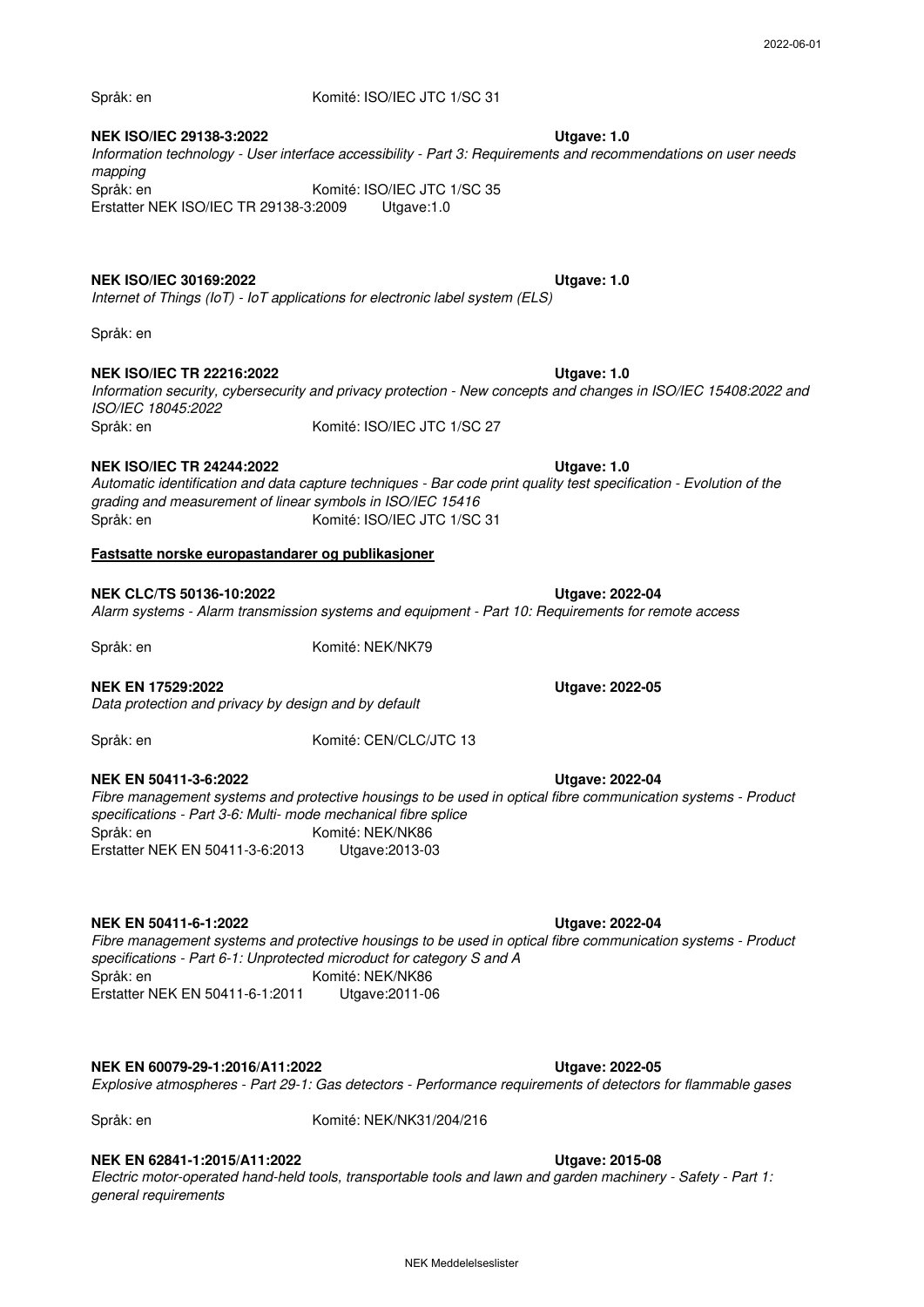| NEK EN 55016-1-6:2015/A2:2022<br>and immunity measuring apparatus - EMC antenna calibration<br>Språk: en | Komité: NEK/NK 210                                                                                           | Utgave: 2015-02<br>Specification for radio disturbance and immunity measuring apparatus and methods - Part 1-6: Radio disturbance          |
|----------------------------------------------------------------------------------------------------------|--------------------------------------------------------------------------------------------------------------|--------------------------------------------------------------------------------------------------------------------------------------------|
|                                                                                                          |                                                                                                              |                                                                                                                                            |
| NEK EN 60079-29-1:2016/A1:2022                                                                           | Explosive atmospheres - Part 29-1: Gas detectors - Performance requirements of detectors for flammable gases | <b>Utgave: 2022-05</b>                                                                                                                     |
| Språk: en                                                                                                | Komité: NEK/NK31/204/216                                                                                     |                                                                                                                                            |
| NEK EN 61850-5:2013/A1:2022<br>functions and device models                                               | Communication networks and systems for power utility automation - Part 5: Communication requirements for     | Utgave: 2013-05                                                                                                                            |
| Språk: en                                                                                                | Komité: NEK/NK57                                                                                             |                                                                                                                                            |
| NEK EN 62751-1:2014/A2:2022<br>General requirements                                                      |                                                                                                              | <b>Utgave: 2014-10</b><br>Power losses in voltage sourced converter (VSC) valves for high-voltage direct current (HVDC) systems - Part 1:  |
| Språk: en                                                                                                | Komité: NEK/NK22                                                                                             |                                                                                                                                            |
| <b>NEK EN IEC 60072-1:2022</b><br>55 to 1080                                                             |                                                                                                              | <b>Utgave: 2022-05</b><br>Rotating electrical machines - Dimensions and output series - Part 1: Frame numbers 56 to 400 and flange numbers |
| Språk: en<br>Erstatter NEK EN 50347:2001                                                                 | Komité: NEK/NK2<br>Utgave: 2001-07                                                                           |                                                                                                                                            |
| <b>NEK EN IEC 60118-16:2022</b>                                                                          | Electroacoustics - Hearing aids - Part 16: Definition and verification of hearing aid features               | Utgave: 2022-04                                                                                                                            |
| Språk: en                                                                                                | Komité: NEK/NK29                                                                                             |                                                                                                                                            |
| <b>NEK EN IEC 60300-3-4:2022</b>                                                                         | Dependability management - Part 3-4: Application guide - Specification of dependability requirements         | <b>Utgave: 2022-04</b>                                                                                                                     |
| Språk: en<br>Erstatter NEK EN 60300-3-4:2008                                                             | Komité: NEK/NK56<br>Utgave: 2008-01                                                                          |                                                                                                                                            |
| NEK EN IEC 60318-8:2022<br>Språk: en                                                                     | hearing aids and earphones coupled to the ear by means of ear inserts<br>Komité: NEK/NK29                    | Utgave: 2022-05<br>Electroacoustics - Simulators of human head and ear - Part 8: Acoustic coupler for high-frequency measurements of       |
| <b>NEK EN IEC 60477-1:2022</b><br>Laboratory resistors - Part 1: Laboratory DC resistors                 |                                                                                                              | <b>Utgave: 2022-05</b>                                                                                                                     |
| Språk: en<br>Erstatter NEK EN 60477:1997                                                                 | Komité: NEK/NK85<br>Utgave:1                                                                                 |                                                                                                                                            |

Komité: NEK/NK116

**NEK EN IEC 60477-2:2022**

Språk: en

*Laboratory resistors - Part 2: Laboratory AC resistors*

Språk: en Komité: NEK/NK85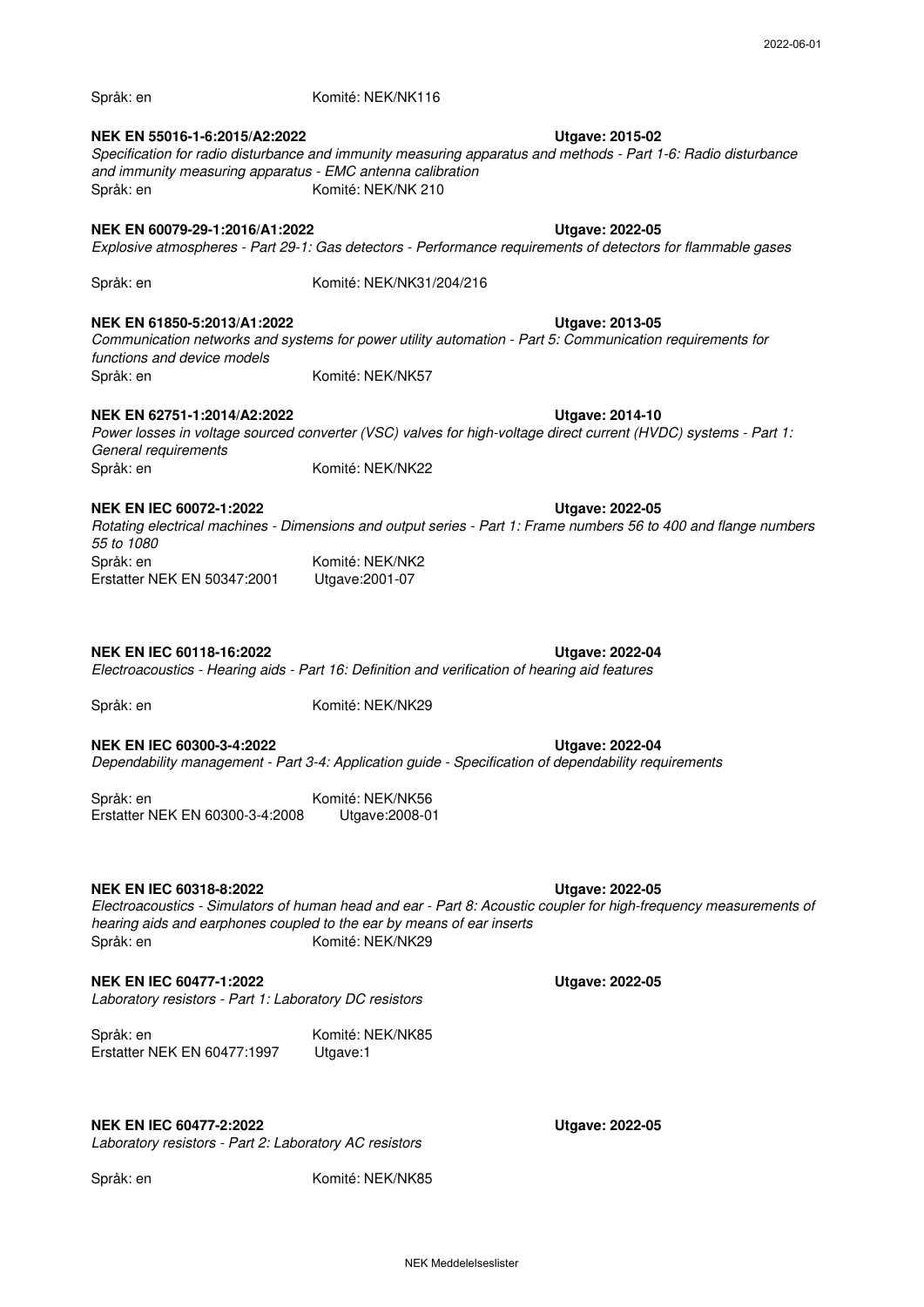#### **NEK EN IEC 60587:2022**

#### Språk: en *Electrical insulating materials used under severe ambient conditions - Test methods for evaluating resistance to tracking and erosion* Komité: NEK/NK112 Erstatter NEK EN 60587:2007 Utgave:2007-07

**NEK EN IEC 60645-6:2022**

*Electroacoustics - Audiometric equipment - Part 6: Instruments for the measurement of otoacoustic emissions*

Språk: en Komité: NEK/NK29 Erstatter NEK EN 60645-6:2010 Utgave:2010-01

#### **NEK EN IEC 61010-2-012:2022**

Språk: en Erstatter NEK EN 61010-2-012:2016 Utgave:2016-11 *Safety requirements for electrical equipment for measurement, control and laboratory use - Part 2-012: Particular requirements for climatic and environmental testing and other temperature conditioning equipment* Komité: NEK/NK66

#### **NEK EN IEC 61010-2-012:2022/A11:2022**

Språk: en *Safety requirements for electrical equipment for measurement, control and laboratory use - Part 2-012: Particular requirements for climatic and environmental testing and other temperature conditioning equipment* Komité: NEK/NK66

#### **NEK EN IEC 61215-1-2:2021/A1:2022**

Språk: en Komité: NEK/NK82 *Terrestrial photovoltaic (PV) modules - Design qualification and type approval - Part 1-2: Special requirements for testing of thin-film Cadmium Telluride (CdTe) based photovoltaic (PV) modules*

#### **NEK EN IEC 61215-1-3:2021/A1:2022**

Språk: en *Terrestrial photovoltaic (PV) modules - Design qualification and type approval - Part 1-3: Special requirements for testing of thin-film amorphous silicon based photovoltaic (PV) modules* Komité: NEK/NK82

#### **NEK EN IEC 61215-1-4:2021/A1:2022**

Språk: en Komité: NEK/NK82 *Terrestrial photovoltaic (PV) modules - Design qualification and type approval - Part 1-4: Special requirements for testing of thin-film Cu(In,Ga)(S,Se)2 based photovoltaic (PV) modules*

#### **NEK EN IEC 61300-1:2022**

*Fibre optic interconnecting devices and passive components - Basic test and measurement procedures - Part 1: General and guidance*

Språk: en Komité: NEK/NK86 Erstatter NEK EN 61300-1:2016 Utgave:2016-12

#### **NEK EN IEC 61557-11:2022**

Språk: en *Electrical safety in low voltage distribution systems up to 1 000 V AC and 1 500 V DC - Equipment for testing, measuring or monitoring of protective measures - Part 11: Effectiveness of residual current monitors (RCM) in TT,*  Komité: NEK/NK85

NEK Meddelelseslister

#### **Utgave: 2022-04**

**Utgave: 2022-05**

**Utgave: 2022-04**

#### **Utgave: 2021-03**

**Utgave: 2022-04**

#### **Utgave: 2021-04**

# **Utgave: 2022-05**

**Utgave: 2021-04**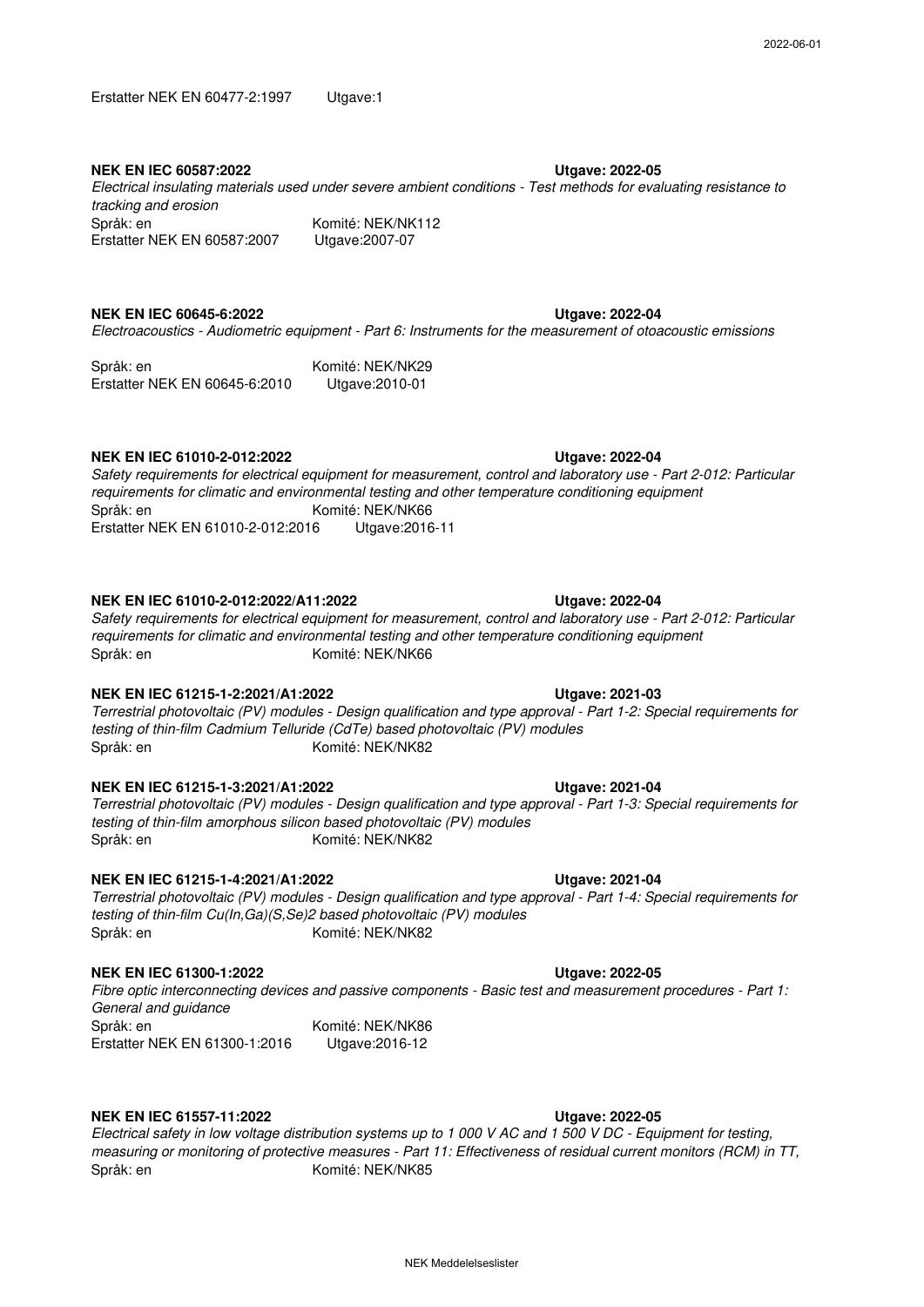#### **NEK EN IEC 61557-3:2022**

#### **Utgave: 2022-05** Språk: en Erstatter NEK EN 61557-3:2007 Utgave:2007-03 *Electrical safety in low voltage distribution systems up to 1 000 V AC and 1 500 V DC - Equipment for testing, measuring or monitoring of protective measures - Part 3: Loop impedance* Komité: NEK/NK85

### **NEK EN IEC 61557-7:2022**

Språk: en *Electrical safety in low voltage distribution systems up to 1 000 V a.c. and 1 500 V d.c. - Equipment for testing, measuring or monitoring of protective measures - Part 7: Phase sequence* Komité: NEK/NK85 Erstatter NEK EN 61557-7:2007 Utgave:2007-03

### **NEK EN IEC 61675-1:2022**

**Utgave: 2022-04** *Radionuclide imaging devices - Characteristics and test conditions - Part 1: Positron emission tomographs*

Språk: en Komité: NEK/NK62 Erstatter NEK EN 61675-1:2014 Utgave:2014-06

### **NEK EN IEC 61757-3-2:2022**

### *Fibre Optic Sensors - Part 3-2: Acoustic sensing and vibration measurement - Distributed sensing*

Språk: en

Komité: NEK/NK86

### **NEK EN IEC 62127-1:2022**

*Ultrasonics - Hydrophones - Part 1: Measurement and characterization of medical ultrasonic fields*

Språk: en Komité: NEK/NK87 Erstatter NEK EN 62127-1:2007 Utgave:2007-10

### **NEK EN IEC 62271-209:2019/A1:2022**

Språk: en Komité: NEK/NK17A+C *High-voltage switchgear and controlgear - Part 209: Cable connections for gas-insulated metal-enclosed switchgear for rated voltages above 52 kV - Fluid-filled and extruded insulation cables - Fluid-filled and dry-type cable-*

### **NEK EN IEC 62325-451-8:2022**

Språk: en *Framework for energy market communications - Part 451-8: HVDC Scheduling process, contextual and assembly models for European style market* Komité: NEK/NK57

### **NEK EN IEC 62631-2-2:2022**

Språk: en Komité: NEK/NK112 *Dielectric and resistive properties of solid insulating materials - Part 2-2: Relative permittivity and dissipation factor - High frequencies (1 MHz to 300 MHz) - AC methods*

### **NEK EN IEC 62641:2022**

**Utgave: 2022-05** *Conductors for overhead lines - Aluminium and aluminium alloy wires for concentric lay stranded conductors*

Språk: en Komité: NEK/NK7

#### NEK Meddelelseslister

#### **Utgave: 2022-05**

**Utgave: 2022-05**

**Utgave: 2022-05**

**Utgave: 2019-04**

## **Utgave: 2022-05**